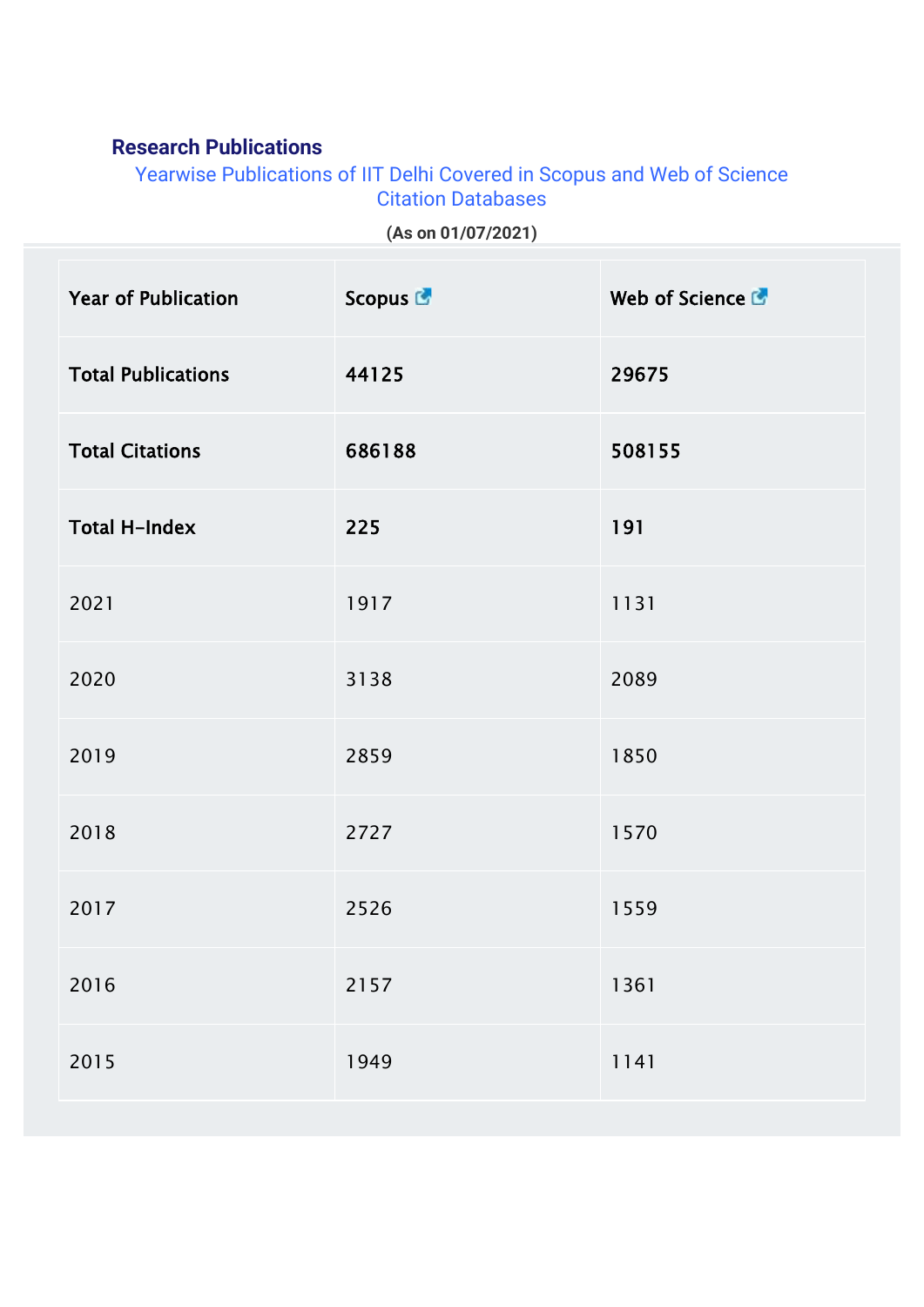| 2014 | 1884 | 1112 |
|------|------|------|
| 2013 | 1712 | 1004 |
| 2012 | 1567 | 873  |
| 2011 | 1443 | 814  |
| 2010 | 1439 | 856  |
| 2009 | 1252 | 812  |
| 2008 | 1309 | 823  |
| 2007 | 1276 | 807  |
| 2006 | 1240 | 703  |
| 2005 | 1032 | 626  |
| 2004 | 813  | 556  |
| 2003 | 712  | 504  |
| 2002 | 578  | 395  |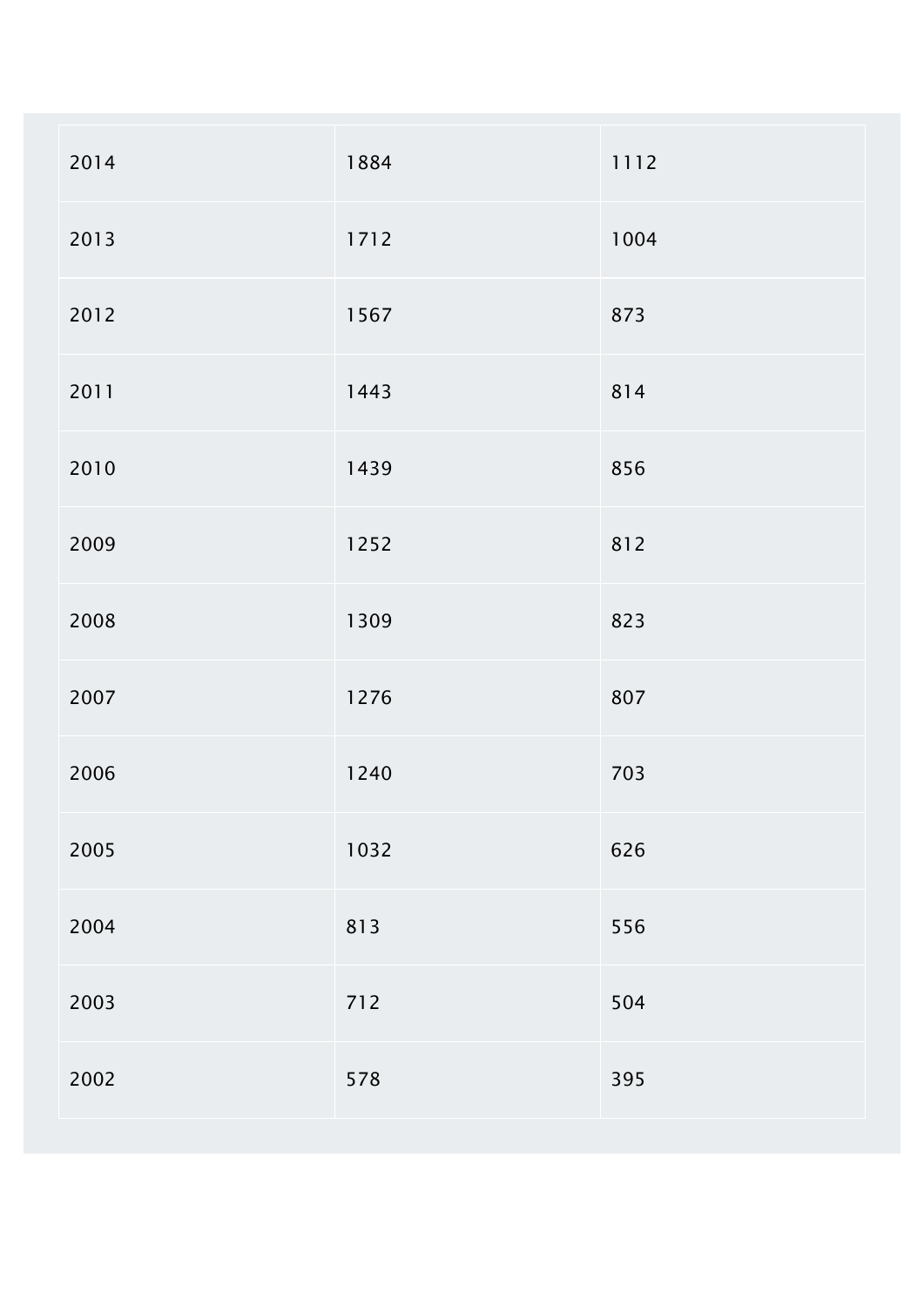| 2001 | 504 | 374 |
|------|-----|-----|
| 2000 | 517 | 358 |
| 1999 | 459 | 318 |
| 1998 | 526 | 375 |
| 1997 | 448 | 324 |
| 1996 | 479 | 355 |
| 1995 | 405 | 356 |
| 1994 | 419 | 375 |
| 1993 | 359 | 301 |
| 1992 | 357 | 305 |
| 1991 | 395 | 324 |
| 1990 | 342 | 289 |
| 1989 | 327 | 315 |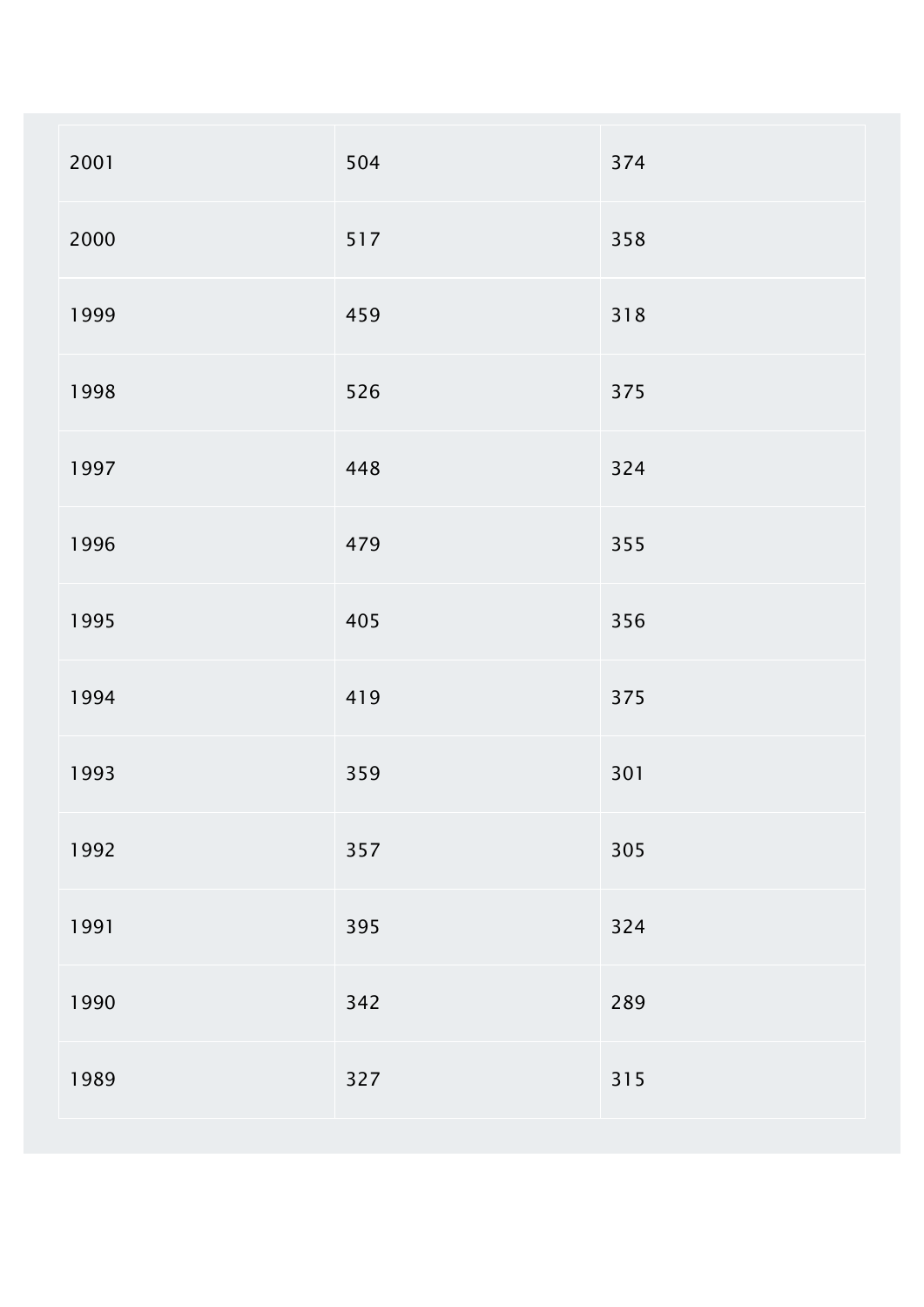| 1988 | 393   | 351 |
|------|-------|-----|
| 1987 | 406   | 362 |
| 1986 | 418   | 349 |
| 1985 | 471   | 373 |
| 1984 | 412   | 396 |
| 1983 | 364   | 390 |
| 1982 | 294   | 353 |
| 1981 | 265   | 315 |
| 1980 | 244   | 287 |
| 1979 | 258   | 324 |
| 1978 | 155   | 216 |
| 1977 | $151$ | 191 |
| 1976 | 158   | 209 |